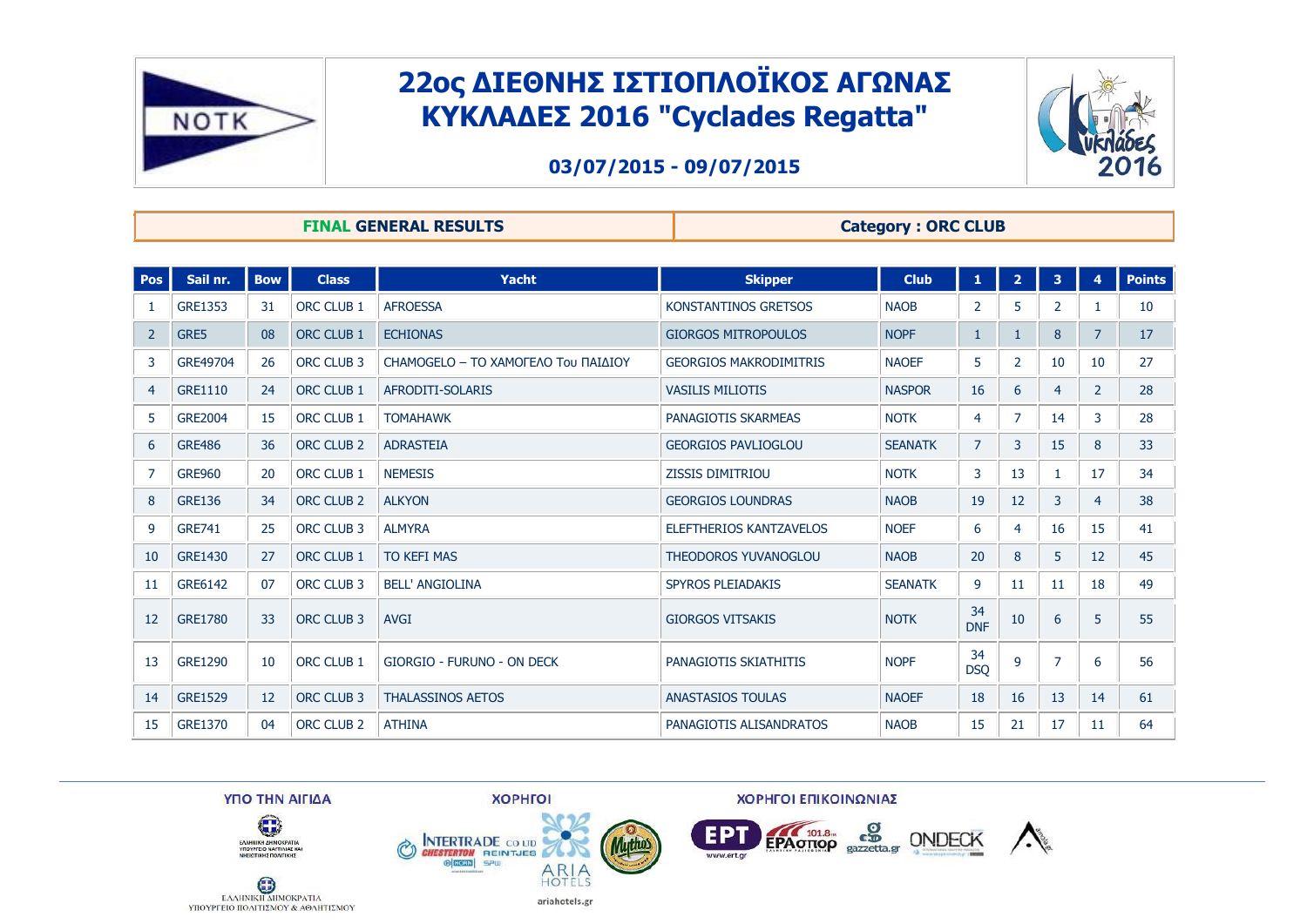

#### **03/07/2015 - 09/07/2015**

| <b>Pos</b> | Sail nr.       | <b>Bow</b> | <b>Class</b>          | Yacht                    | <b>Skipper</b>             | <b>Club</b>     | $\mathbf{1}$ | 2 <sup>1</sup>   | 3 <sup>°</sup>   | $\overline{\mathbf{4}}$ | <b>Points</b> |
|------------|----------------|------------|-----------------------|--------------------------|----------------------------|-----------------|--------------|------------------|------------------|-------------------------|---------------|
| 16         | <b>GRE1301</b> | 06         | <b>ORC CLUB 2</b>     | <b>ANEMOS</b>            | PANAGIOTIS PLESSAS         | <b>NOTK</b>     | 10           | 14               | 25               | 16                      | 65            |
| 17         | <b>GRE1762</b> | 30         | ORC CLUB 2            | <b>NEFELI</b>            | KONSTANTINOS ANTONOPOULOS  | <b>NOTK</b>     | 8            | 18               | 12               | 34<br><b>DNF</b>        | 72            |
| 18         | <b>GRE991</b>  | 19         | ORC CLUB <sub>2</sub> | <b>BLACK SHADOW SEMI</b> | <b>THEODOROS YANNATSIS</b> | <b>NOTK</b>     | 27           | 15               | 18               | 19                      | 79            |
| 19         | GRE49201       | 05         | ORC CLUB 3            | <b>ARGONAFTIS II</b>     | EFTHYMIOS VASILOPOULOS     | <b>SEANATK</b>  | 22           | 19               | 34<br><b>DNF</b> | 9                       | 84            |
| 20         | GRE49128       | 22         | <b>ORC CLUB 1</b>     | <b>OUSYRA</b>            | <b>ORESTIS VELLIS</b>      | <b>NO SYROU</b> | 17           | 22               | 34<br><b>DNS</b> | 13                      | 86            |
| 21         | <b>GRE1700</b> | 23         | ORC CLUB <sub>2</sub> | <b>GITANA</b>            | PANAGIOTIS VAMIALIS        | <b>NAOBB</b>    | 24           | 20               | 9                | 34<br><b>DNF</b>        | 87            |
| 22         | <b>GRE860</b>  | 11         | <b>ORC CLUB 3</b>     | <b>NIKI</b>              | <b>NIKOLAOS LEVENTIS</b>   | <b>NOAM</b>     | 14           | 29               | 24               | 20                      | 87            |
| 23         | <b>GRE1391</b> | 03         | ORC CLUB 1            | <b>ANASTASIA</b>         | <b>CHRISTOS GALATIS</b>    | <b>NAOEF</b>    | 12           | 23               | 19               | 34<br><b>DNC</b>        | 88            |
| 24         | <b>GRE1339</b> | 29         | <b>ORC CLUB 3</b>     | <b>SARAVA</b>            | <b>ELISSAVET BENOU</b>     | <b>SEANATK</b>  | 21           | 17               | 20               | 34<br><b>DNF</b>        | 92            |
| 25         | <b>GRE1408</b> | 09         | ORC CLUB 3            | <b>FLORANNA III</b>      | <b>KOSTAS GOULIMIS</b>     | <b>NOTK</b>     | 25           | 28               | 23               | 21                      | 97            |
| 26         | GRE1610        | 35         | <b>ORC CLUB 3</b>     | <b>AFRODITI</b>          | <b>IRAKLIS KAPOPOULOS</b>  | <b>NOEF</b>     | 23           | 24               | 21               | 34<br><b>DNC</b>        | 102           |
| 27         | <b>GRE1555</b> | 13         | ORC CLUB <sub>2</sub> | <b>MYTHOS</b>            | <b>ALKAIOS METAXAS</b>     | IOP-DEI         | 11           | 34<br><b>DNC</b> | 34<br><b>DNC</b> | 34<br><b>DNC</b>        | 113           |
| 28         | <b>GRE1609</b> | 21         | <b>ORC CLUB 2</b>     | <b>HOY HOY</b>           | <b>HARALAMBOS ZAGOURAS</b> | <b>SEANATK</b>  | 26           | 27               | 27               | 34<br><b>DNF</b>        | 114           |

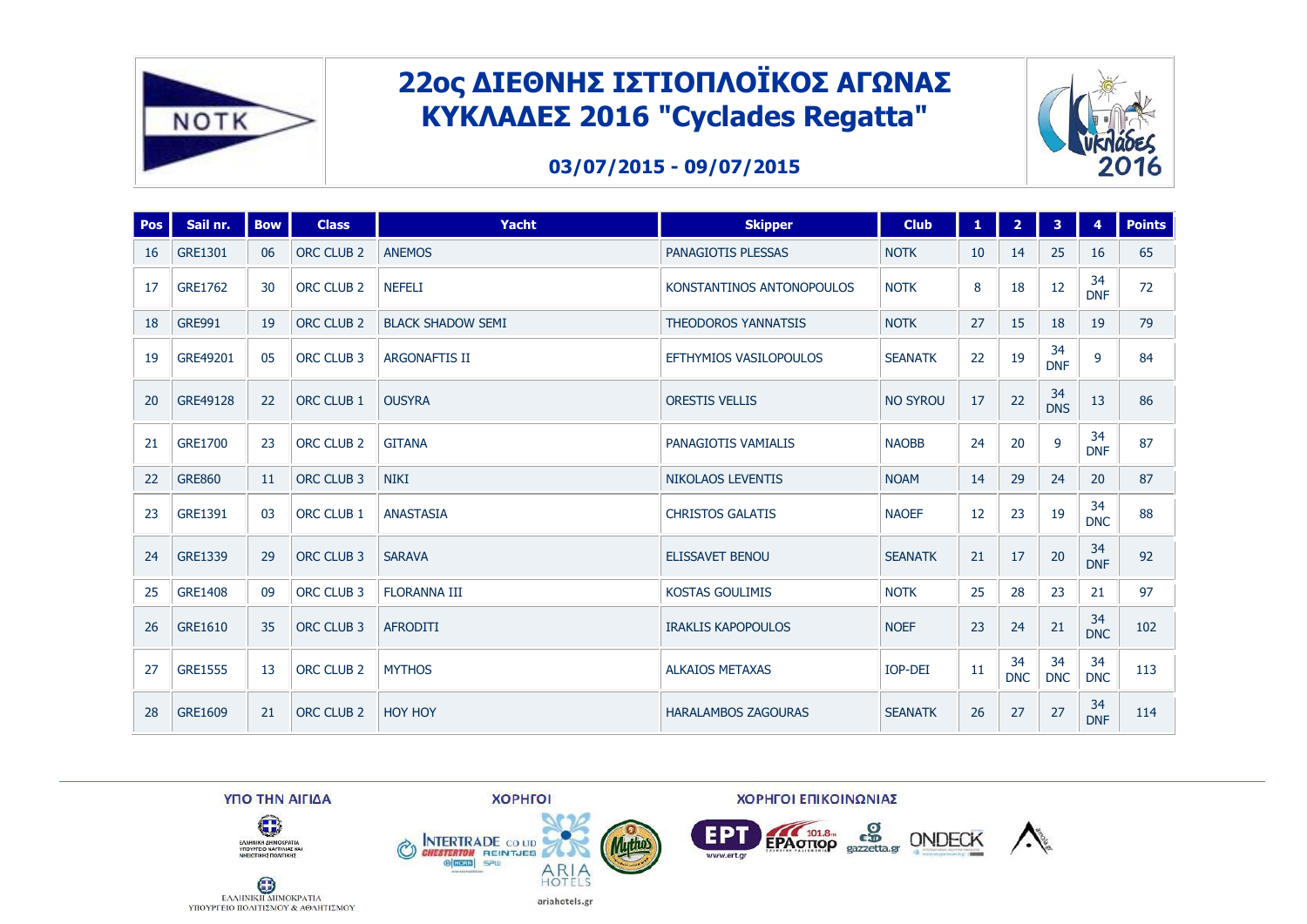

#### **03/07/2015 - 09/07/2015**



| <b>Pos</b> | Sail nr.       | <b>Bow</b> | <b>Class</b>          | Yacht           | <b>Skipper</b>               | <b>Club</b>          | ж.               | $\overline{2}$   | $3^{\circ}$      | 4                | <b>Points</b> |
|------------|----------------|------------|-----------------------|-----------------|------------------------------|----------------------|------------------|------------------|------------------|------------------|---------------|
| 29         | <b>GRE476</b>  | 17         | <b>ORC CLUB 1</b>     | <b>VOLTAIRE</b> | <b>CHRISTOPHE VIVIEN</b>     | <b>NOTK</b>          | 13               | 34<br><b>DNF</b> | 34<br><b>DNC</b> | 34<br><b>DNC</b> | 115           |
| 30         | GRE1009        | 16         | ORC CLUB 3            | <b>DESTINY</b>  | THEODOROS NIOTIS             | <b>NOTK</b>          | 34<br><b>DNF</b> | 26               | 22               | 34<br><b>DNC</b> | 116           |
| 31         | <b>GRE1295</b> | 18         | ORC CLUB 3            | <b>LEVANTE</b>  | <b>EFSTRATIOS KOURKOUTIS</b> | <b>NAO PERAMATOS</b> | 34<br><b>DNF</b> | 25               | 26               | 34<br><b>DNF</b> | 119           |
| 32         | GRE49418       | 14         | ORC CLUB <sub>2</sub> | <b>MARAKI</b>   | <b>MANOUSOS MANOUSAKIS</b>   | <b>NOPF</b>          | 34<br><b>DNC</b> | 34<br><b>DNC</b> | 34<br><b>DNC</b> | 34<br><b>DNC</b> | 136           |
| 33         | GRE95          | 32         | ORC CLUB <sub>2</sub> | <b>MARPISSA</b> | <b>MARIA PAPANDREOU</b>      | <b>IO AIGAIOU</b>    | 34<br><b>DNC</b> | 34<br><b>DNC</b> | 34<br><b>DNC</b> | 34<br><b>DNC</b> | 136           |

(c) Cyber Altura Crucero - Version ORC 12.1 **Participal Crucero - Version ORC 12.1** Pate : 12/07/2016 23:38:39

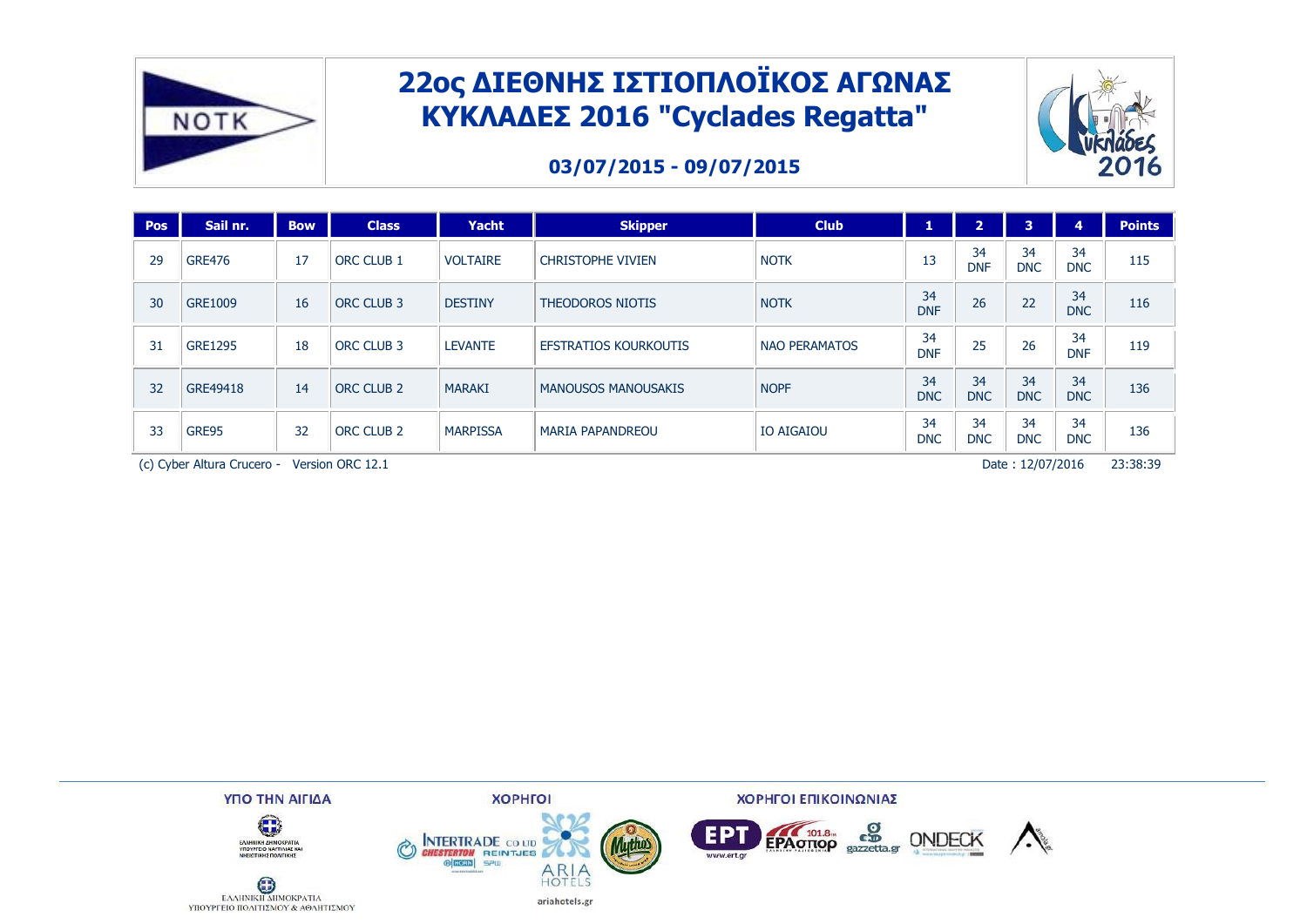

#### **03/07/2015 - 09/07/2015**



|                          | <b>FINAL RACE RESULTS: 04</b> |                             |                | <b>Category: ORC CLUB</b> |                                  |
|--------------------------|-------------------------------|-----------------------------|----------------|---------------------------|----------------------------------|
|                          |                               |                             |                |                           |                                  |
| <b>Class: ORC CLUB 1</b> | Date: 09/07/2016              | <b>Start Time: 12:11:00</b> | Distance: 30.4 | <b>Coefficient: 1</b>     | <b>Offshore Performance Line</b> |

| <b>Class: ORC CLUB 2</b> |              | Date: 09/07/2016 | <b>Start Time: 12:11:00</b> | Distance: 30.4 |               | <b>Coefficient : 1</b> |                     | <b>Offshore Performance Line</b> |               |
|--------------------------|--------------|------------------|-----------------------------|----------------|---------------|------------------------|---------------------|----------------------------------|---------------|
| <b>Class: ORC CLUB 3</b> |              | Date: 09/07/2016 | <b>Start Time: 12:11:00</b> | Distance: 30.4 |               | <b>Coefficient : 1</b> |                     | <b>Offshore Performance Line</b> |               |
|                          |              |                  |                             |                |               |                        |                     |                                  |               |
| Pos   Sail nr.   Bow     | <b>Class</b> | Yacht            | <b>Skipper</b>              | <b>Club</b>    | <b>Finish</b> |                        | Elapsed   Corrected | $\frac{1}{2}$ % Time             | <b>Points</b> |

| <b>Pos</b>     | Sail nr.       | <b>Bow</b> | <b>Class</b>          | <b>Yacht</b>                                            | <b>Skipper</b>                          | <b>Club</b>    | <b>Finish</b><br><b>Time</b> | <b>Elapsed</b><br>т. | <b>Corrected</b><br>т. | <b>Obs</b> | % Time<br>Pen. | <b>Points</b>  |
|----------------|----------------|------------|-----------------------|---------------------------------------------------------|-----------------------------------------|----------------|------------------------------|----------------------|------------------------|------------|----------------|----------------|
|                | GRE1353        | 31         | ORC CLUB 1            | <b>AFROESSA</b>                                         | KONSTANTINOS GRETSOS                    | <b>NAOB</b>    | 18:13:39                     | 06:02:39             | 03:40:54               |            |                |                |
| 2              | GRE1110        | 24         | ORC CLUB 1            | AFRODITI-SOLARIS                                        | <b>VASILIS MILIOTIS</b>                 | <b>NASPOR</b>  | 18:29:35                     | 06:18:35             | 03:45:31               |            |                | $\overline{2}$ |
| 3              | <b>GRE2004</b> | 15         | ORC CLUB 1            | <b>TOMAHAWK</b>                                         | PANAGIOTIS SKARMEAS                     | <b>NOTK</b>    | 18:08:08                     | 05:57:08             | 03:46:13               |            |                | 3              |
| $\overline{4}$ | <b>GRE136</b>  | 34         | ORC CLUB 2            | <b>ALKYON</b>                                           | <b>GEORGIOS LOUNDRAS</b>                | <b>NAOB</b>    | 18:51:11                     | 06:40:11             | 03:47:52               |            |                | $\overline{4}$ |
| 5              | <b>GRE1780</b> | 33         | ORC CLUB 3            | <b>AVGI</b>                                             | <b>GIORGOS VITSAKIS</b>                 | <b>NOTK</b>    | 19:27:05                     | 07:16:05             | 03:49:20               |            |                | 5              |
| 6              | <b>GRE1290</b> | 10         | ORC CLUB 1            | GIORGIO - FURUNO -<br><b>ON DECK</b>                    | PANAGIOTIS SKIATHITIS                   | <b>NOPF</b>    | 18:37:11                     | 06:26:11             | 03:52:03               |            |                | 6              |
|                | GRE5           | 08         | ORC CLUB 1            | <b>ECHIONAS</b>                                         | <b>GIORGOS MITROPOULOS</b>              | <b>NOPF</b>    | 18:19:41                     | 06:08:41             | 03:53:54               |            |                | $\overline{7}$ |
| 8              | <b>GRE486</b>  | 36         | ORC CLUB <sub>2</sub> | <b>ADRASTEIA</b>                                        | <b>GEORGIOS PAVLIOGLOU</b>              | <b>SEANATK</b> | 19:15:19                     | 07:04:19             | 03:56:46               |            |                | 8              |
| 9              | GRE49201       | 05         | ORC CLUB 3            | <b>ARGONAFTIS II</b>                                    | <b>EFTHYMIOS</b><br><b>VASILOPOULOS</b> | <b>SEANATK</b> | 19:30:41                     | 07:19:41             | 04:00:12               |            |                | 9              |
| 10             | GRE49704       | 26         | ORC CLUB 3            | <b>CHAMOGELO - TO</b><br><b>XAMOFEAO Tou</b><br>ΠΑΙΔΙΟΥ | <b>GEORGIOS</b><br><b>MAKRODIMITRIS</b> | <b>NAOEF</b>   | 19:30:30                     | 07:19:30             | 04:01:07               |            |                | 10             |

**Muthos** 

ΥΠΟ ΤΗΝ ΑΙΓΙΔΑ

**XOPHFOI** 

ΧΟΡΗΓΟΙ ΕΠΙΚΟΙΝΩΝΙΑΣ



 $\bigoplus_{\text{EAAHNIKH AHMOKPATH}}$ 

ΥΠΟΥΡΓΕΙΟ ΠΟΛΙΤΙΣΜΟΥ & ΑΘΛΗΤΙΣΜΟΥ



ariahotels.gr



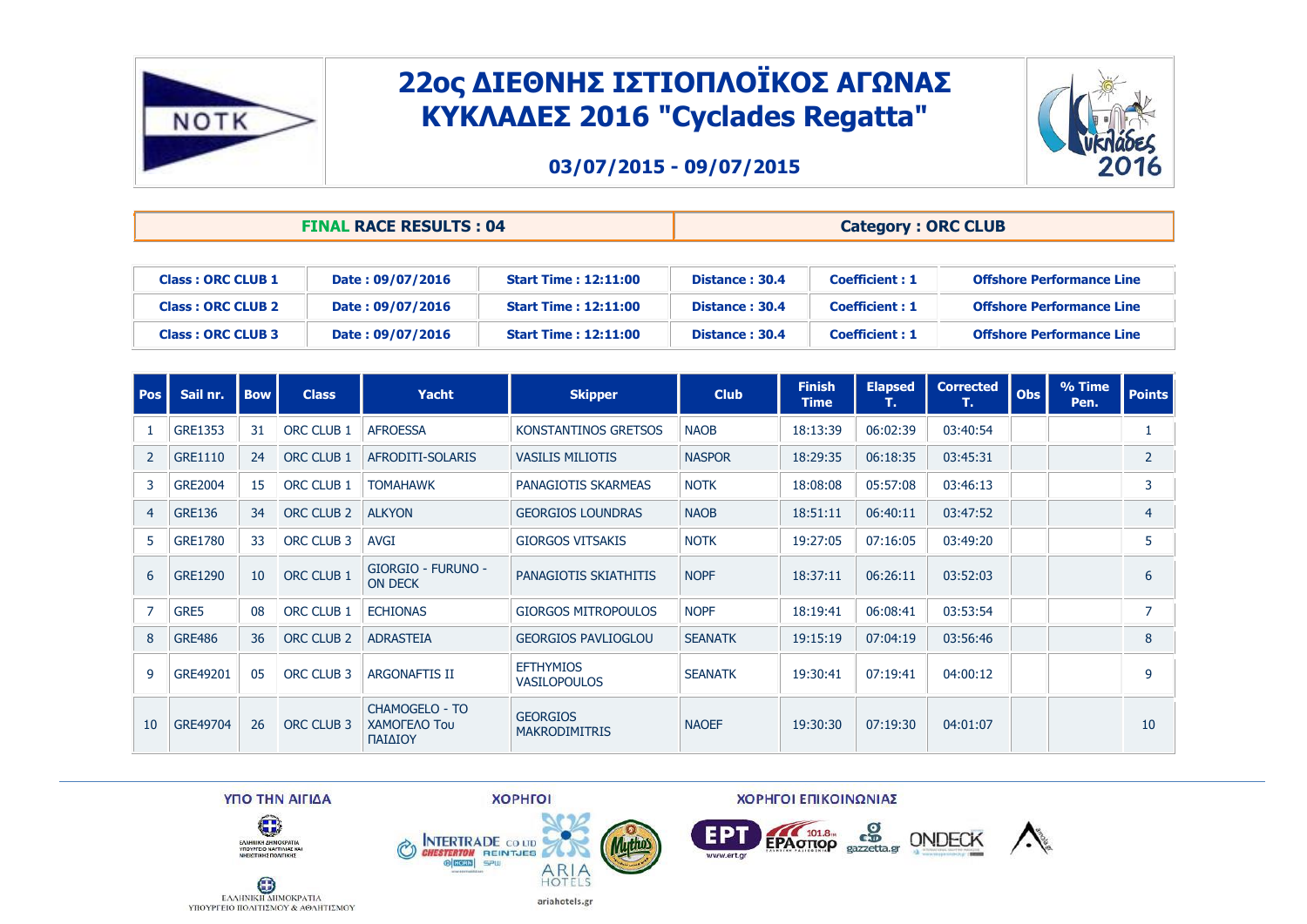

#### **03/07/2015 - 09/07/2015**

| <b>Pos</b> | Sail nr.       | <b>Bow</b> | <b>Class</b>          | <b>Yacht</b>             | <b>Skipper</b>                           | <b>Club</b>                    | <b>Finish</b><br><b>Time</b> | <b>Elapsed</b><br>т. | <b>Corrected</b><br>т. | <b>Obs</b> | % Time<br>Pen. | <b>Points</b> |
|------------|----------------|------------|-----------------------|--------------------------|------------------------------------------|--------------------------------|------------------------------|----------------------|------------------------|------------|----------------|---------------|
| 11         | <b>GRE1370</b> | 04         | <b>ORC CLUB 2</b>     | <b>ATHINA</b>            | <b>PANAGIOTIS</b><br><b>ALISANDRATOS</b> | <b>NAOB</b>                    | 19:24:39                     | 07:13:39             | 04:02:02               |            |                | 11            |
| 12         | <b>GRE1430</b> | 27         | <b>ORC CLUB 1</b>     | <b>TO KEFI MAS</b>       | THEODOROS YUVANOGLOU                     | <b>NAOB</b>                    | 18:27:44                     | 06:16:44             | 04:03:21               |            |                | 12            |
| 13         | GRE49128       | 22         | ORC CLUB 1            | <b>OUSYRA</b>            | <b>ORESTIS VELLIS</b>                    | <b>NO SYROU</b>                | 19:17:37                     | 07:06:37             | 04:10:34               |            |                | 13            |
| 14         | <b>GRE1529</b> | 12         | ORC CLUB 3            | <b>THALASSINOS AETOS</b> | <b>ANASTASIOS TOULAS</b>                 | <b>NAOEF</b>                   | 20:15:41                     | 08:04:41             | 04:15:19               |            |                | 14            |
| 15         | <b>GRE741</b>  | 25         | ORC CLUB 3            | <b>ALMYRA</b>            | <b>ELEFTHERIOS</b><br><b>KANTZAVELOS</b> | <b>NOEF</b>                    | 20:00:29                     | 07:49:29             | 04:16:40               |            |                | 15            |
| 16         | <b>GRE1301</b> | 06         | ORC CLUB <sub>2</sub> | <b>ANEMOS</b>            | PANAGIOTIS PLESSAS                       | <b>NOTK</b>                    | 19:36:31                     | 07:25:31             | 04:16:51               |            |                | 16            |
| 17         | <b>GRE960</b>  | 20         | ORC CLUB 1            | <b>NEMESIS</b>           | <b>ZISSIS DIMITRIOU</b>                  | <b>NOTK</b>                    | 18:08:03                     | 07:08:28             | 04:19:11               |            | 20             | 17            |
| 18         | GRE6142        | 07         | <b>ORC CLUB 3</b>     | <b>BELL' ANGIOLINA</b>   | <b>SPYROS PLEIADAKIS</b>                 | <b>SEANATK</b>                 | 20:57:11                     | 08:46:11             | 04:22:49               |            |                | 18            |
| 19         | <b>GRE991</b>  | 19         | ORC CLUB <sub>2</sub> | <b>BLACK SHADOW SEMI</b> | <b>THEODOROS YANNATSIS</b>               | <b>NOTK</b>                    | 20:07:17                     | 07:56:17             | 04:30:43               |            |                | 19            |
| 20         | <b>GRE860</b>  | 11         | ORC CLUB 3            | <b>NIKI</b>              | <b>NIKOLAOS LEVENTIS</b>                 | <b>NOAM</b>                    | 21:26:00                     | 09:15:00             | 04:46:10               |            |                | 20            |
| 21         | <b>GRE1408</b> | 09         | ORC CLUB 3            | <b>FLORANNA III</b>      | <b>KOSTAS GOULIMIS</b>                   | <b>NOTK</b>                    | 20:58:01                     | 08:47:01             | 04:51:34               |            |                | 21            |
| 22         | <b>GRE1009</b> | 16         | ORC CLUB 3            | <b>DESTINY</b>           | <b>THEODOROS NIOTIS</b>                  | <b>NOTK</b>                    |                              |                      |                        | <b>DNC</b> |                | 34            |
| 22         | <b>GRE1295</b> | 18         | ORC CLUB 3            | <b>LEVANTE</b>           | <b>EFSTRATIOS KOURKOUTIS</b>             | <b>NAO</b><br><b>PERAMATOS</b> |                              |                      |                        | <b>DNF</b> |                | 34            |
| 22         | GRE1339        | 29         | ORC CLUB 3            | <b>SARAVA</b>            | <b>ELISSAVET BENOU</b>                   | <b>SEANATK</b>                 |                              |                      |                        | <b>DNF</b> |                | 34            |
| 22         | GRE1391        | 03         | ORC CLUB 1            | <b>ANASTASIA</b>         | <b>CHRISTOS GALATIS</b>                  | <b>NAOEF</b>                   |                              |                      |                        | <b>DNC</b> |                | 34            |
| 22         | <b>GRE1555</b> | 13         | ORC CLUB <sub>2</sub> | <b>MYTHOS</b>            | <b>ALKAIOS METAXAS</b>                   | IOP-DEI                        |                              |                      |                        | <b>DNC</b> |                | 34            |

**Muthos** 



**XOPHFOI** 

ΧΟΡΗΓΟΙ ΕΠΙΚΟΙΝΩΝΙΑΣ





ariahotels.gr







 $\bigoplus_{\text{EAAHNIKH AHMOKPATH}}$ ΥΠΟΥΡΓΕΙΟ ΠΟΛΙΤΙΣΜΟΥ & ΑΘΛΗΤΙΣΜΟΥ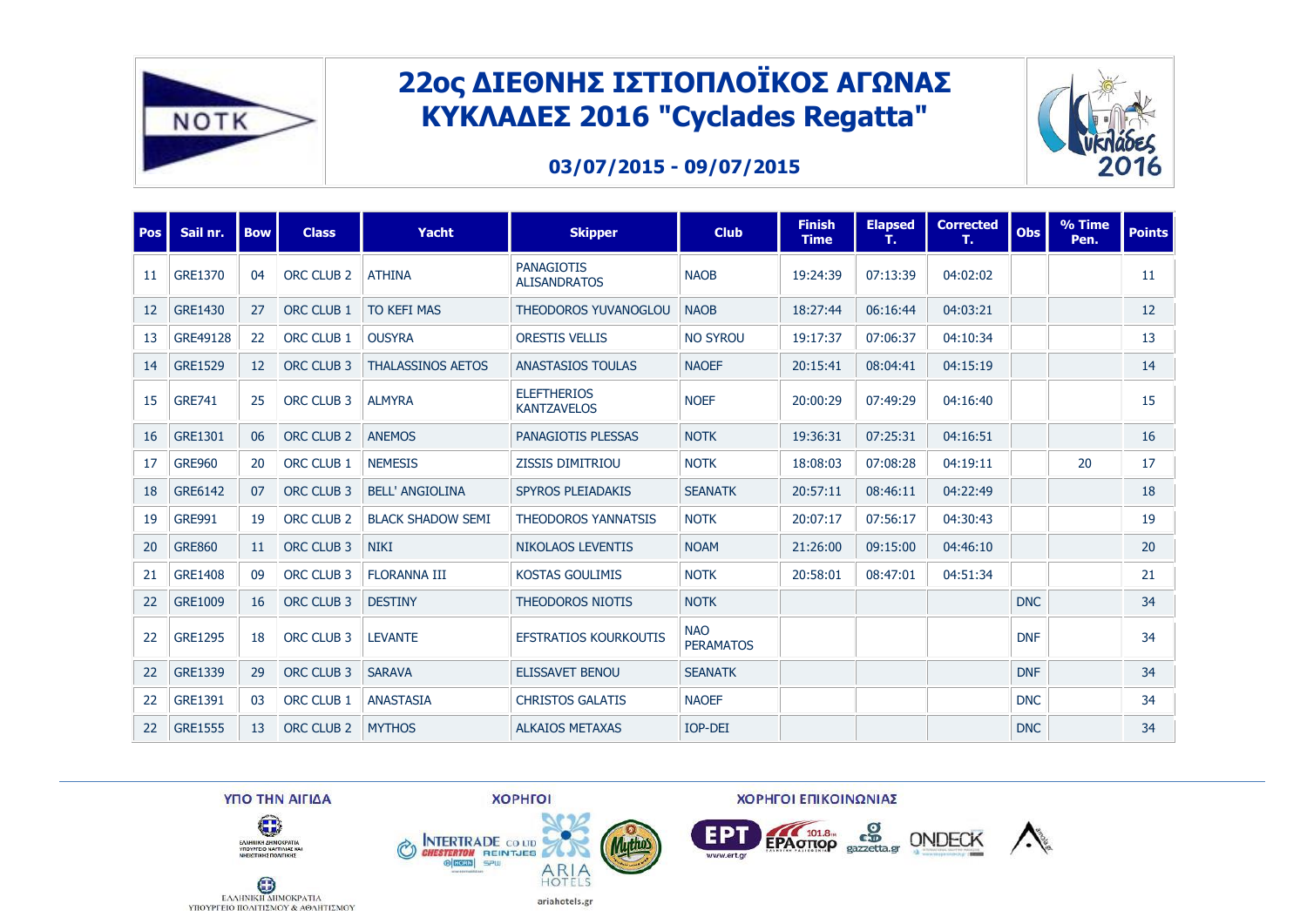

### **03/07/2015 - 09/07/2015**



(c) Cyber Altura Crucero - Version ORC 12.1 PFITS 23:36:52

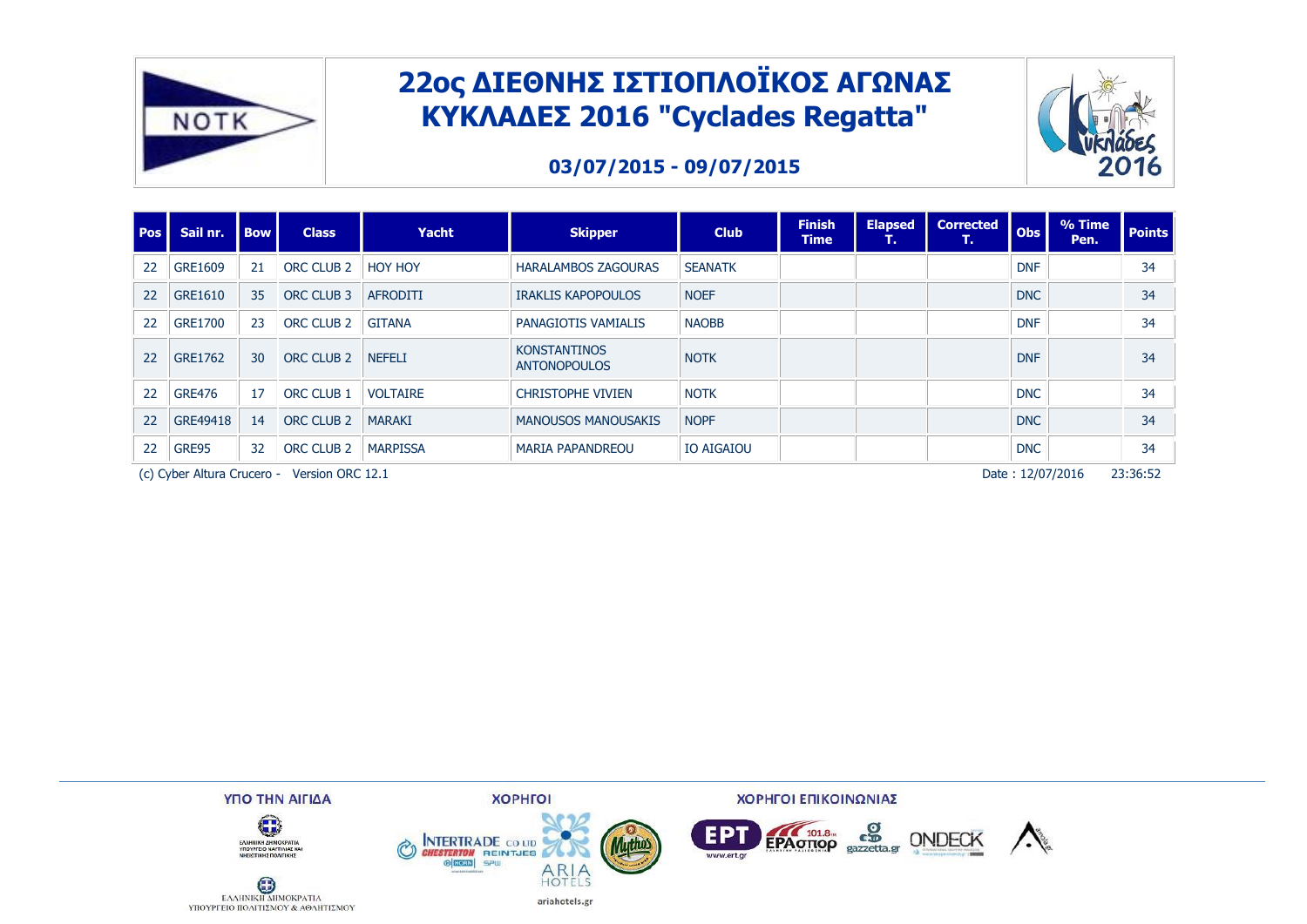

### **03/07/2015 - 09/07/2015**



|                          | <b>FINAL RACE RESULTS: 03</b> |                             | <b>Category: ORC CLUB</b> |                       |                                  |  |  |  |  |  |
|--------------------------|-------------------------------|-----------------------------|---------------------------|-----------------------|----------------------------------|--|--|--|--|--|
|                          |                               |                             |                           |                       |                                  |  |  |  |  |  |
| <b>Class: ORC CLUB 1</b> | Date: 08/07/2016              | <b>Start Time: 10:10:00</b> | Distance: 13.8            | <b>Coefficient: 1</b> | <b>Offshore Performance Line</b> |  |  |  |  |  |
| <b>Class: ORC CLUB 2</b> | Date: 08/07/2016              | <b>Start Time: 10:10:00</b> | Distance: 13.8            | <b>Coefficient: 1</b> | <b>Offshore Performance Line</b> |  |  |  |  |  |
| <b>Class: ORC CLUB 3</b> | Date: 08/07/2016              | <b>Start Time: 10:10:00</b> | Distance: 13.8            | <b>Coefficient: 1</b> | <b>Offshore Performance Line</b> |  |  |  |  |  |

| <b>Pos</b>     | Sail nr.       | <b>Bow</b> | <b>Class</b>          | Yacht                                  | <b>Skipper</b>                | <b>Club</b>    | <b>Finish</b><br>Time | <b>Elapsed</b><br>т. | <b>Corrected</b><br>т. | Obs   Points   |
|----------------|----------------|------------|-----------------------|----------------------------------------|-------------------------------|----------------|-----------------------|----------------------|------------------------|----------------|
|                | <b>GRE960</b>  | 20         | ORC CLUB 1            | <b>NEMESIS</b>                         | <b>ZISSIS DIMITRIOU</b>       | <b>NOTK</b>    | 13:08:01              | 02:58:01             | 01:47:34               |                |
| 2              | <b>GRE1353</b> | 31         | ORC CLUB 1            | <b>AFROESSA</b>                        | KONSTANTINOS GRETSOS          | <b>NAOB</b>    | 13:13:14              | 03:03:14             | 01:52:03               | $\overline{2}$ |
| 3              | <b>GRE136</b>  | 34         | ORC CLUB <sub>2</sub> | <b>ALKYON</b>                          | <b>GEORGIOS LOUNDRAS</b>      | <b>NAOB</b>    | 13:28:10              | 03:18:10             | 01:53:18               | 3              |
| $\overline{4}$ | <b>GRE1110</b> | 24         | ORC CLUB 1            | AFRODITI-SOLARIS                       | <b>VASILIS MILIOTIS</b>       | <b>NASPOR</b>  | 13:24:31              | 03:14:31             | 01:56:04               | 4              |
| 5              | <b>GRE1430</b> | 27         | ORC CLUB 1            | <b>TO KEFI MAS</b>                     | THEODOROS YUVANOGLOU          | <b>NAOB</b>    | 13:12:55              | 03:02:55             | 01:58:40               | 5              |
| 6              | <b>GRE1780</b> | 33         | ORC CLUB 3            | <b>AVGI</b>                            | <b>GIORGOS VITSAKIS</b>       | <b>NOTK</b>    | 13:55:37              | 03:45:37             | 01:59:12               | 6              |
|                | <b>GRE1290</b> | 10         | ORC CLUB 1            | GIORGIO - FURUNO - ON DECK             | PANAGIOTIS SKIATHITIS         | <b>NOPF</b>    | 13:28:10              | 03:18:10             | 01:59:19               | 7              |
| 8              | GRE5           | 08         | <b>ORC CLUB 1</b>     | <b>ECHIONAS</b>                        | <b>GIORGOS MITROPOULOS</b>    | <b>NOPF</b>    | 13:18:46              | 03:08:46             | 02:00:59               | 8              |
| 9              | <b>GRE1700</b> | 23         | ORC CLUB <sub>2</sub> | <b>GITANA</b>                          | PANAGIOTIS VAMIALIS           | <b>NAOBB</b>   | 13:48:52              | 03:38:52             | 02:01:48               | 9              |
| 10             | GRE49704       | 26         | ORC CLUB 3            | CHAMOGELO - TO XAMOFEAO<br>Του ΠΑΙΔΙΟΥ | <b>GEORGIOS MAKRODIMITRIS</b> | <b>NAOEF</b>   | 13:50:44              | 03:40:44             | 02:01:59               | 10             |
| 11             | GRE6142        | 07         | ORC CLUB 3            | <b>BELL' ANGIOLINA</b>                 | <b>SPYROS PLEIADAKIS</b>      | <b>SEANATK</b> | 14:15:39              | 04:05:39             | 02:02:40               | 11             |

ΥΠΟ ΤΗΝ ΑΙΓΙΔΑ

**XOPHFOI** 

ΧΟΡΗΓΟΙ ΕΠΙΚΟΙΝΩΝΙΑΣ













**Muthos**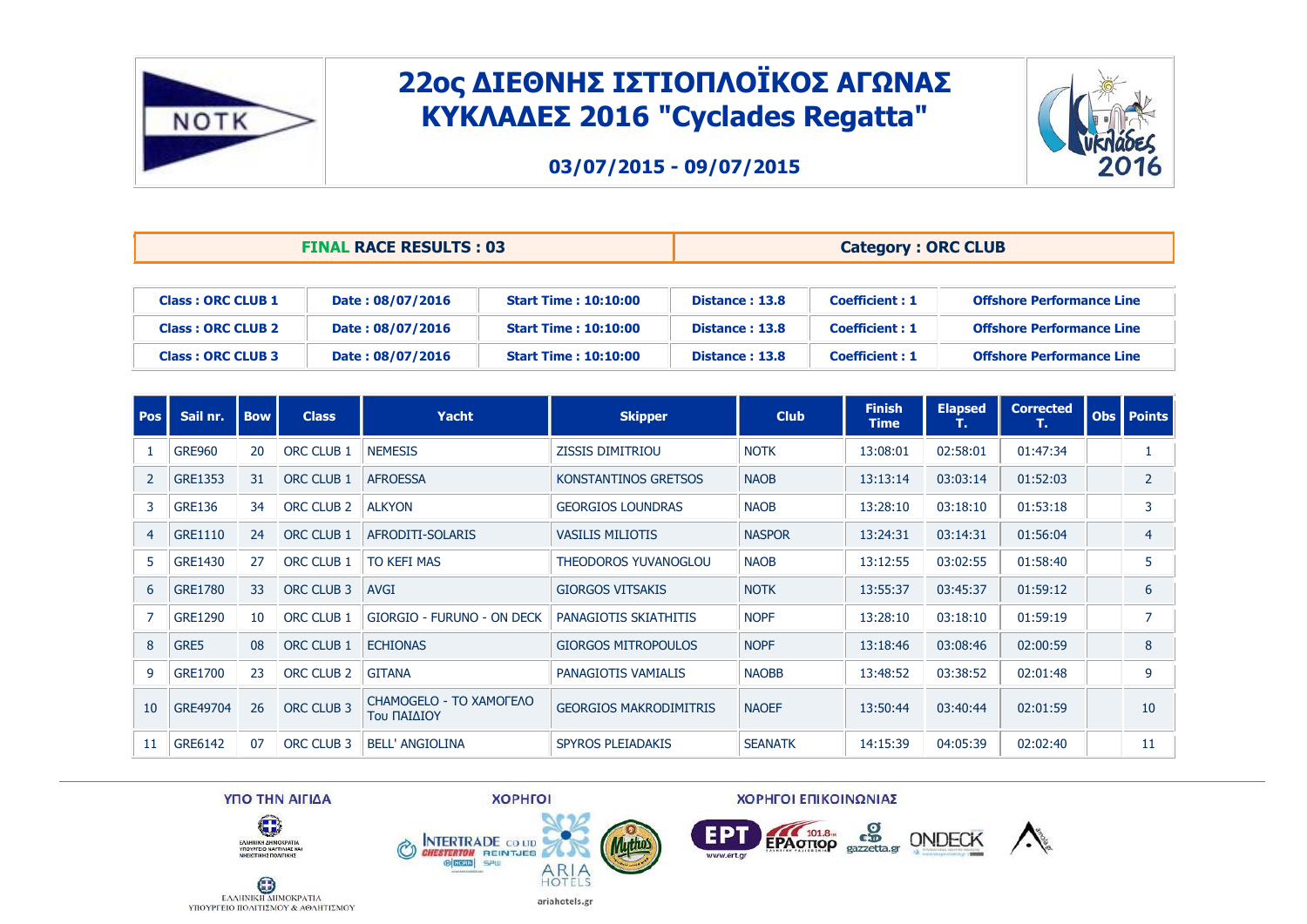

#### **03/07/2015 - 09/07/2015**



| Pos I | Sail nr.       | <b>Bow</b> | <b>Class</b>          | <b>Yacht</b>             | <b>Skipper</b>                             | <b>Club</b>                    | <b>Finish</b><br><b>Time</b> | <b>Elapsed</b><br>т. | <b>Corrected</b><br>т. |            | <b>Obs</b> Points |
|-------|----------------|------------|-----------------------|--------------------------|--------------------------------------------|--------------------------------|------------------------------|----------------------|------------------------|------------|-------------------|
| 12    | <b>GRE1762</b> | 30         | <b>ORC CLUB 2</b>     | <b>NEFELI</b>            | <b>KONSTANTINOS</b><br><b>ANTONOPOULOS</b> | <b>NOTK</b>                    | 13:47:47                     | 03:37:47             | 02:04:01               |            | 12                |
| 13    | <b>GRE1529</b> | 12         | ORC CLUB 3            | <b>THALASSINOS AETOS</b> | <b>ANASTASIOS TOULAS</b>                   | <b>NAOEF</b>                   | 14:06:00                     | 03:56:00             | 02:04:17               |            | 13                |
| 14    | <b>GRE2004</b> | 15         | ORC CLUB 1            | <b>TOMAHAWK</b>          | PANAGIOTIS SKARMEAS                        | <b>NOTK</b>                    | 13:26:43                     | 03:16:43             | 02:05:17               |            | 14                |
| 15    | <b>GRE486</b>  | 36         | ORC CLUB <sub>2</sub> | <b>ADRASTEIA</b>         | <b>GEORGIOS PAVLIOGLOU</b>                 | <b>SEANATK</b>                 | 13:56:41                     | 03:46:41             | 02:08:01               |            | 15                |
| 16    | <b>GRE741</b>  | 25         | ORC CLUB 3            | <b>ALMYRA</b>            | ELEFTHERIOS KANTZAVELOS                    | <b>NOEF</b>                    | 14:05:07                     | 03:55:07             | 02:08:38               |            | 16                |
| 17    | <b>GRE1370</b> | 04         | ORC CLUB <sub>2</sub> | <b>ATHINA</b>            | PANAGIOTIS ALISANDRATOS                    | <b>NAOB</b>                    | 14:14:10                     | 04:04:10             | 02:16:22               |            | 17                |
| 18    | <b>GRE991</b>  | 19         | <b>ORC CLUB 2</b>     | <b>BLACK SHADOW SEMI</b> | <b>THEODOROS YANNATSIS</b>                 | <b>NOTK</b>                    | 14:08:25                     | 03:58:25             | 02:16:26               |            | 18                |
| 19    | <b>GRE1391</b> | 03         | ORC CLUB 1            | <b>ANASTASIA</b>         | <b>CHRISTOS GALATIS</b>                    | <b>NAOEF</b>                   | 14:05:56                     | 03:55:56             | 02:17:09               |            | 19                |
| 20    | GRE1339        | 29         | <b>ORC CLUB 3</b>     | <b>SARAVA</b>            | <b>ELISSAVET BENOU</b>                     | <b>SEANATK</b>                 | 14:25:19                     | 04:15:19             | 02:18:43               |            | 20                |
| 21    | GRE1610        | 35         | ORC CLUB 3            | <b>AFRODITI</b>          | <b>IRAKLIS KAPOPOULOS</b>                  | <b>NOEF</b>                    | 14:49:25                     | 04:39:25             | 02:19:11               |            | 21                |
| 22    | <b>GRE1009</b> | 16         | <b>ORC CLUB 3</b>     | <b>DESTINY</b>           | <b>THEODOROS NIOTIS</b>                    | <b>NOTK</b>                    | 14:40:26                     | 04:30:26             | 02:23:34               |            | 22                |
| 23    | <b>GRE1408</b> | 09         | ORC CLUB 3            | <b>FLORANNA III</b>      | <b>KOSTAS GOULIMIS</b>                     | <b>NOTK</b>                    | 14:36:12                     | 04:26:12             | 02:27:39               |            | 23                |
| 24    | <b>GRE860</b>  | 11         | ORC CLUB 3            | <b>NIKI</b>              | <b>NIKOLAOS LEVENTIS</b>                   | <b>NOAM</b>                    | 14:58:21                     | 04:48:21             | 02:28:46               |            | 24                |
| 25    | <b>GRE1301</b> | 06         | ORC CLUB <sub>2</sub> | <b>ANEMOS</b>            | PANAGIOTIS PLESSAS                         | <b>NOTK</b>                    | 14:28:05                     | 04:18:05             | 02:30:30               |            | 25                |
| 26    | <b>GRE1295</b> | 18         | ORC CLUB 3            | <b>LEVANTE</b>           | <b>EFSTRATIOS KOURKOUTIS</b>               | <b>NAO</b><br><b>PERAMATOS</b> | 15:10:49                     | 05:00:49             | 02:36:20               |            | 26                |
| 27    | GRE1609        | 21         | ORC CLUB 2            | <b>HOY HOY</b>           | <b>HARALAMBOS ZAGOURAS</b>                 | <b>SEANATK</b>                 | 15:11:24                     | 05:01:24             | 02:48:01               |            | 27                |
| 28    | <b>GRE1555</b> | 13         | ORC CLUB <sub>2</sub> | <b>MYTHOS</b>            | <b>ALKAIOS METAXAS</b>                     | IOP-DEI                        |                              |                      |                        | <b>DNC</b> | 34                |

ΥΠΟ ΤΗΝ ΑΙΓΙΔΑ

**XOPHFOI** 

ΧΟΡΗΓΟΙ ΕΠΙΚΟΙΝΩΝΙΑΣ





ariahotels.gr







 $\bigoplus_{\text{EAAHNIKH AHMOKPATH}}$ ΥΠΟΥΡΓΕΙΟ ΠΟΛΙΤΙΣΜΟΥ & ΑΘΛΗΤΙΣΜΟΥ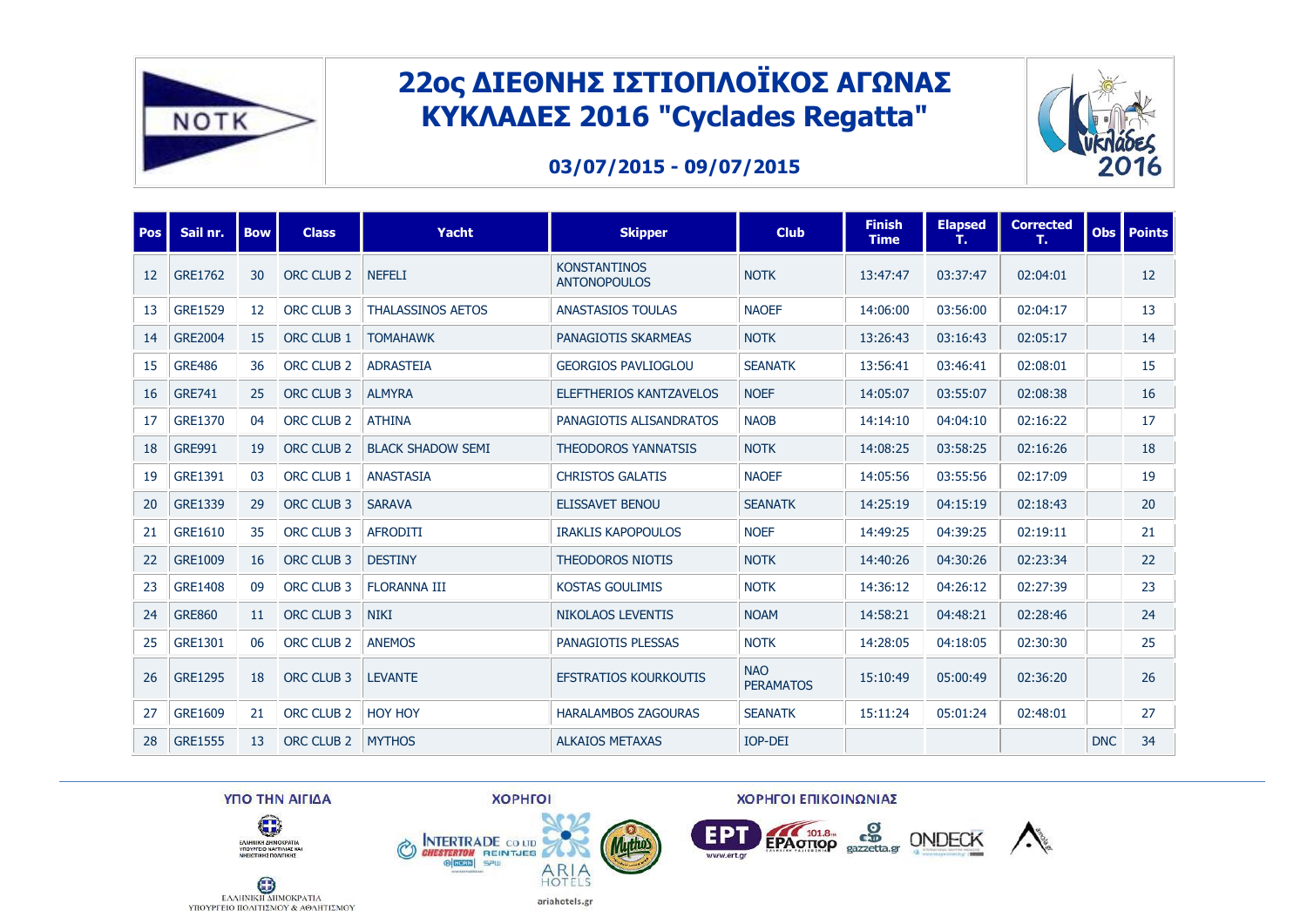

#### **03/07/2015 - 09/07/2015**



| <b>Pos</b> | Sail nr.      | <b>Bow</b> | <b>Class</b>      | <b>Yacht</b>         | <b>Skipper</b>             | <b>Club</b>       | <b>Finish</b><br><b>Time</b> | <b>Elapsed</b><br>т. | <b>Corrected</b><br>$\overline{\phantom{a}}$<br>ш. |            | <b>Obs</b> Points |
|------------|---------------|------------|-------------------|----------------------|----------------------------|-------------------|------------------------------|----------------------|----------------------------------------------------|------------|-------------------|
| 28         | <b>GRE476</b> | 17         | ORC CLUB 1        | <b>VOLTAIRE</b>      | <b>CHRISTOPHE VIVIEN</b>   | <b>NOTK</b>       |                              |                      |                                                    | <b>DNC</b> | 34                |
| 28         | GRE49128      | 22         | <b>ORC CLUB 1</b> | <b>OUSYRA</b>        | <b>ORESTIS VELLIS</b>      | <b>NO SYROU</b>   |                              |                      |                                                    | <b>DNS</b> | 34                |
| 28         | GRE49201      | 05         | ORC CLUB 3        | <b>ARGONAFTIS II</b> | EFTHYMIOS VASILOPOULOS     | <b>SEANATK</b>    |                              |                      |                                                    | <b>DNF</b> | 34                |
| 28         | GRE49418      | 14         | ORC CLUB 2        | MARAKI               | <b>MANOUSOS MANOUSAKIS</b> | <b>NOPF</b>       |                              |                      |                                                    | <b>DNC</b> | 34                |
| 28         | GRE95         | 32         | ORC CLUB 2        | <b>MARPISSA</b>      | MARIA PAPANDREOU           | <b>IO AIGAIOU</b> |                              |                      |                                                    | <b>DNC</b> | 34                |

(c) Cyber Altura Crucero - Version ORC 12.1 **Participal Crucero - Crucero - Version ORC 12.1** Pate : 12/07/2016 23:36:25

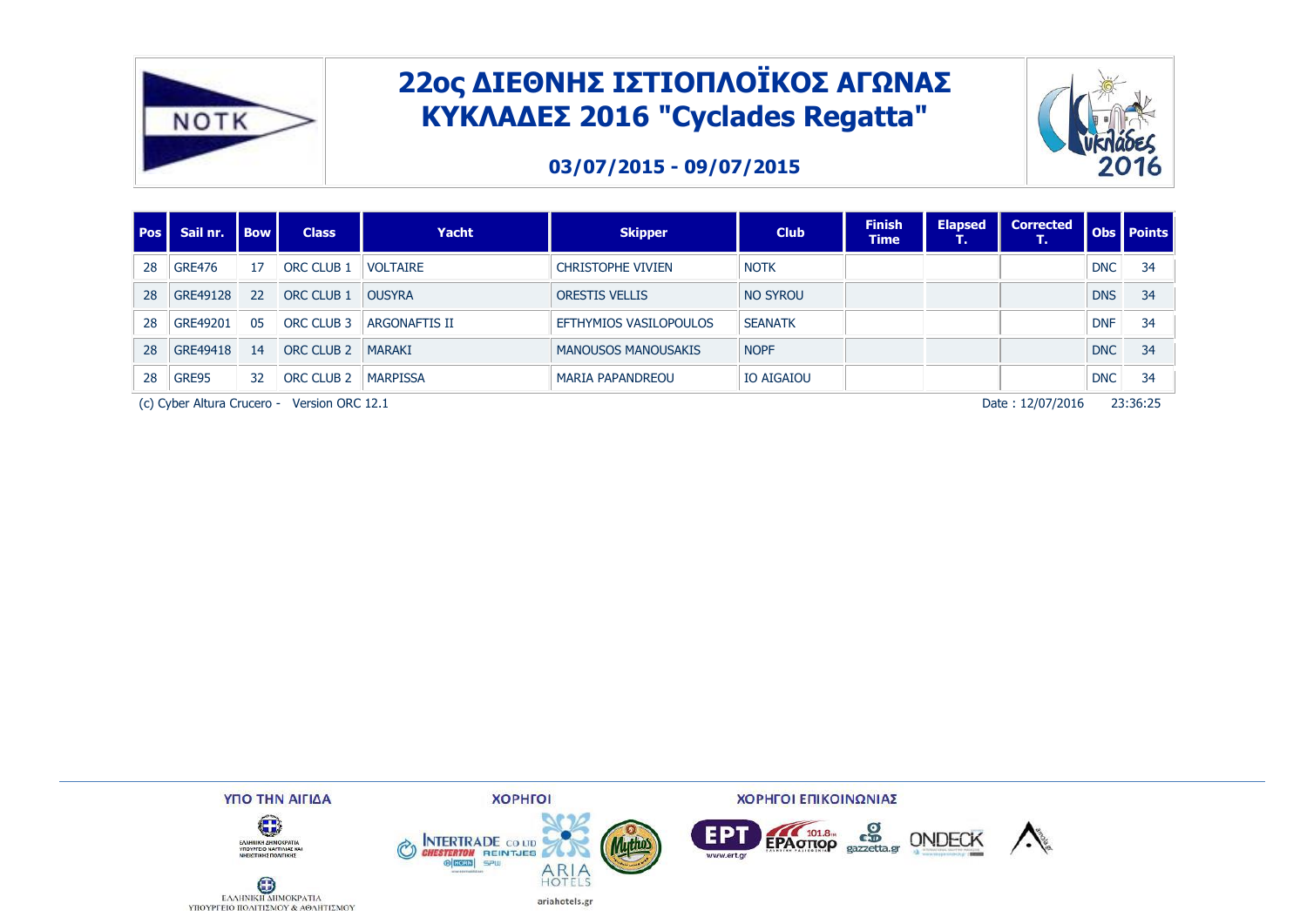

#### **03/07/2015 - 09/07/2015**



|                          | <b>FINAL RACE RESULTS: 02</b> |                             | <b>Category: ORC CLUB</b> |                       |                                  |  |  |
|--------------------------|-------------------------------|-----------------------------|---------------------------|-----------------------|----------------------------------|--|--|
|                          |                               |                             |                           |                       |                                  |  |  |
| <b>Class: ORC CLUB 1</b> | Date: 06/07/2016              | <b>Start Time: 10:00:00</b> | Distance: 44              | <b>Coefficient: 1</b> | <b>Offshore Performance Line</b> |  |  |
| <b>Class: ORC CLUB 2</b> | Date: 06/07/2016              | <b>Start Time: 10:00:00</b> | Distance: 44              | <b>Coefficient: 1</b> | <b>Offshore Performance Line</b> |  |  |
| <b>Class: ORC CLUB 3</b> | Date: 06/07/2016              | <b>Start Time: 10:00:00</b> | Distance: 44              | <b>Coefficient: 1</b> | <b>Offshore Performance Line</b> |  |  |

| <b>Pos</b>     | Sail nr.       | <b>Bow</b> | <b>Class</b>          | <b>Yacht</b>                           | <b>Skipper</b>                | <b>Club</b>    | <b>Finish</b><br><b>Time</b> | <b>Elapsed</b><br>т. | <b>Corrected</b><br>т. | Obs   Points   |
|----------------|----------------|------------|-----------------------|----------------------------------------|-------------------------------|----------------|------------------------------|----------------------|------------------------|----------------|
|                | GRE5           | 08         | ORC CLUB 1            | <b>ECHIONAS</b>                        | <b>GIORGOS MITROPOULOS</b>    | <b>NOPF</b>    | 15:11:32                     | 05:11:32             | 03:04:51               |                |
| $\overline{2}$ | GRE49704       | 26         | ORC CLUB 3            | CHAMOGELO - TO XAMOFEAO<br>Του ΠΑΙΔΙΟΥ | <b>GEORGIOS MAKRODIMITRIS</b> | <b>NAOEF</b>   | 16:00:58                     | 06:00:58             | 03:06:39               | $\overline{2}$ |
| 3              | <b>GRE486</b>  | 36         | ORC CLUB <sub>2</sub> | <b>ADRASTEIA</b>                       | <b>GEORGIOS PAVLIOGLOU</b>    | <b>SEANATK</b> | 15:57:09                     | 05:57:09             | 03:07:43               | 3              |
| $\overline{4}$ | <b>GRE741</b>  | 25         | ORC CLUB 3            | <b>ALMYRA</b>                          | ELEFTHERIOS KANTZAVELOS       | <b>NOEF</b>    | 15:50:08                     | 05:50:08             | 03:09:59               | 4              |
| 5              | GRE1353        | 31         | ORC CLUB 1            | <b>AFROESSA</b>                        | KONSTANTINOS GRETSOS          | <b>NAOB</b>    | 15:20:21                     | 05:20:21             | 03:10:14               | 5              |
| 6              | GRE1110        | 24         | ORC CLUB 1            | AFRODITI-SOLARIS                       | <b>VASILIS MILIOTIS</b>       | <b>NASPOR</b>  | 15:24:27                     | 05:24:27             | 03:11:25               | 6              |
| 7              | <b>GRE2004</b> | 15         | ORC CLUB 1            | <b>TOMAHAWK</b>                        | PANAGIOTIS SKARMEAS           | <b>NOTK</b>    | 15:10:00                     | 05:10:00             | 03:12:19               | 7              |
| 8              | GRE1430        | 27         | ORC CLUB 1            | TO KEFI MAS                            | THEODOROS YUVANOGLOU          | <b>NAOB</b>    | 15:13:43                     | 05:13:43             | 03:12:41               | 8              |
| 9              | <b>GRE1290</b> | 10         | ORC CLUB 1            | GIORGIO - FURUNO - ON DECK             | PANAGIOTIS SKIATHITIS         | <b>NOPF</b>    | 15:25:27                     | 05:25:27             | 03:13:12               | 9              |
| 10             | <b>GRE1780</b> | 33         | ORC CLUB 3            | <b>AVGI</b>                            | <b>GIORGOS VITSAKIS</b>       | <b>NOTK</b>    | 16:17:16                     | 06:17:16             | 03:13:18               | 10             |
| 11             | GRE6142        | 07         | ORC CLUB 3            | <b>BELL' ANGIOLINA</b>                 | <b>SPYROS PLEIADAKIS</b>      | <b>SEANATK</b> | 16:24:31                     | 06:24:31             | 03:13:22               | 11             |
| 12             | <b>GRE136</b>  | 34         | ORC CLUB 2            | <b>ALKYON</b>                          | <b>GEORGIOS LOUNDRAS</b>      | <b>NAOB</b>    | 15:51:35                     | 05:51:35             | 03:13:40               | 12             |

ΥΠΟ ΤΗΝ ΑΙΓΙΔΑ

**XOPHFOI** 

ΧΟΡΗΓΟΙ ΕΠΙΚΟΙΝΩΝΙΑΣ











 $\bigoplus_{\text{EAAHNIKH AHMOKPATH}}$ ΥΠΟΥΡΓΕΙΟ ΠΟΛΙΤΙΣΜΟΥ & ΑΘΛΗΤΙΣΜΟΥ



**Muthos**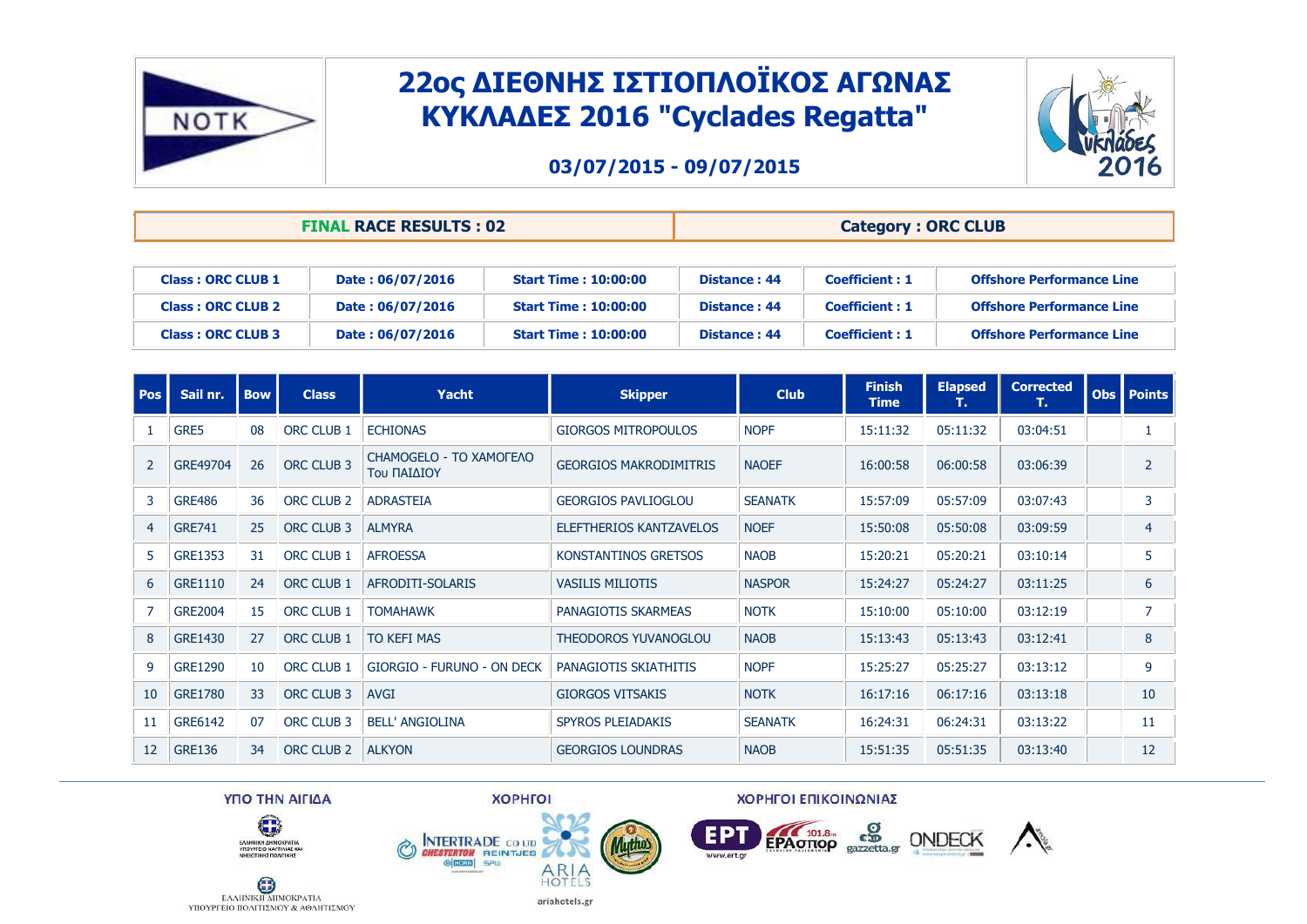

#### **03/07/2015 - 09/07/2015**



| <b>Pos</b> | Sail nr.       | <b>Bow</b> | <b>Class</b>          | Yacht                    | <b>Skipper</b>                             | <b>Club</b>                    | <b>Finish</b><br><b>Time</b> | <b>Elapsed</b><br>т. | <b>Corrected</b><br>т. | Obs | <b>Points</b> |
|------------|----------------|------------|-----------------------|--------------------------|--------------------------------------------|--------------------------------|------------------------------|----------------------|------------------------|-----|---------------|
| 13         | <b>GRE960</b>  | 20         | ORC CLUB 1            | <b>NEMESIS</b>           | <b>ZISSIS DIMITRIOU</b>                    | <b>NOTK</b>                    | 15:23:59                     | 05:23:59             | 03:13:53               |     | 13            |
| 14         | <b>GRE1301</b> | 06         | ORC CLUB <sub>2</sub> | <b>ANEMOS</b>            | PANAGIOTIS PLESSAS                         | <b>NOTK</b>                    | 15:53:11                     | 05:53:11             | 03:14:44               |     | 14            |
| 15         | <b>GRE991</b>  | 19         | ORC CLUB <sub>2</sub> | <b>BLACK SHADOW SEMI</b> | <b>THEODOROS YANNATSIS</b>                 | <b>NOTK</b>                    | 16:06:22                     | 06:06:22             | 03:14:49               |     | 15            |
| 16         | <b>GRE1529</b> | 12         | ORC CLUB 3            | <b>THALASSINOS AETOS</b> | <b>ANASTASIOS TOULAS</b>                   | <b>NAOEF</b>                   | 16:13:17                     | 06:13:17             | 03:17:13               |     | 16            |
| 17         | GRE1339        | 29         | ORC CLUB 3            | <b>SARAVA</b>            | <b>ELISSAVET BENOU</b>                     | <b>SEANATK</b>                 | 16:25:18                     | 06:25:18             | 03:17:30               |     | 17            |
| 18         | <b>GRE1762</b> | 30         | ORC CLUB <sub>2</sub> | <b>NEFELI</b>            | <b>KONSTANTINOS</b><br><b>ANTONOPOULOS</b> | <b>NOTK</b>                    | 15:50:51                     | 05:50:51             | 03:17:33               |     | 18            |
| 19         | GRE49201       | 05         | ORC CLUB 3            | <b>ARGONAFTIS II</b>     | EFTHYMIOS VASILOPOULOS                     | <b>SEANATK</b>                 | 16:18:35                     | 06:18:35             | 03:17:53               |     | 19            |
| 20         | <b>GRE1700</b> | 23         | ORC CLUB <sub>2</sub> | <b>GITANA</b>            | PANAGIOTIS VAMIALIS                        | <b>NAOBB</b>                   | 15:52:19                     | 05:52:19             | 03:18:19               |     | 20            |
| 21         | <b>GRE1370</b> | 04         | ORC CLUB <sub>2</sub> | <b>ATHINA</b>            | PANAGIOTIS ALISANDRATOS                    | <b>NAOB</b>                    | 15:56:52                     | 05:56:52             | 03:18:40               |     | 21            |
| 22         | GRE49128       | 22         | ORC CLUB 1            | <b>OUSYRA</b>            | <b>ORESTIS VELLIS</b>                      | <b>NO SYROU</b>                | 16:00:59                     | 06:00:59             | 03:18:46               |     | 22            |
| 23         | <b>GRE1391</b> | 03         | ORC CLUB 1            | <b>ANASTASIA</b>         | <b>CHRISTOS GALATIS</b>                    | <b>NAOEF</b>                   | 15:54:37                     | 05:54:37             | 03:20:17               |     | 23            |
| 24         | GRE1610        | 35         | ORC CLUB 3            | <b>AFRODITI</b>          | <b>IRAKLIS KAPOPOULOS</b>                  | <b>NOEF</b>                    | 16:36:41                     | 06:36:41             | 03:20:36               |     | 24            |
| 25         | <b>GRE1295</b> | 18         | ORC CLUB 3            | <b>LEVANTE</b>           | <b>EFSTRATIOS KOURKOUTIS</b>               | <b>NAO</b><br><b>PERAMATOS</b> | 16:27:49                     | 06:27:49             | 03:20:48               |     | 25            |
| 26         | <b>GRE1009</b> | 16         | ORC CLUB 3            | <b>DESTINY</b>           | <b>THEODOROS NIOTIS</b>                    | <b>NOTK</b>                    | 16:25:04                     | 06:25:04             | 03:21:00               |     | 26            |
| 27         | <b>GRE1609</b> | 21         | ORC CLUB <sub>2</sub> | <b>HOY HOY</b>           | <b>HARALAMBOS ZAGOURAS</b>                 | <b>SEANATK</b>                 | 16:06:38                     | 06:06:38             | 03:24:39               |     | 27            |
| 28         | <b>GRE1408</b> | 09         | <b>ORC CLUB 3</b>     | <b>FLORANNA III</b>      | <b>KOSTAS GOULIMIS</b>                     | <b>NOTK</b>                    | 16:21:40                     | 06:21:40             | 03:25:55               |     | 28            |
| 29         | <b>GRE860</b>  | 11         | ORC CLUB 3            | <b>NIKI</b>              | <b>NIKOLAOS LEVENTIS</b>                   | <b>NOAM</b>                    | 16:42:06                     | 06:42:06             | 03:26:23               |     | 29            |

ΥΠΟ ΤΗΝ ΑΙΓΙΔΑ

**XOPHFOI** 

ΧΟΡΗΓΟΙ ΕΠΙΚΟΙΝΩΝΙΑΣ











 $\bigoplus_{\text{EAAHNIKH AHMOKPATH}}$ ΥΠΟΥΡΓΕΙΟ ΠΟΛΙΤΙΣΜΟΥ & ΑΘΛΗΤΙΣΜΟΥ

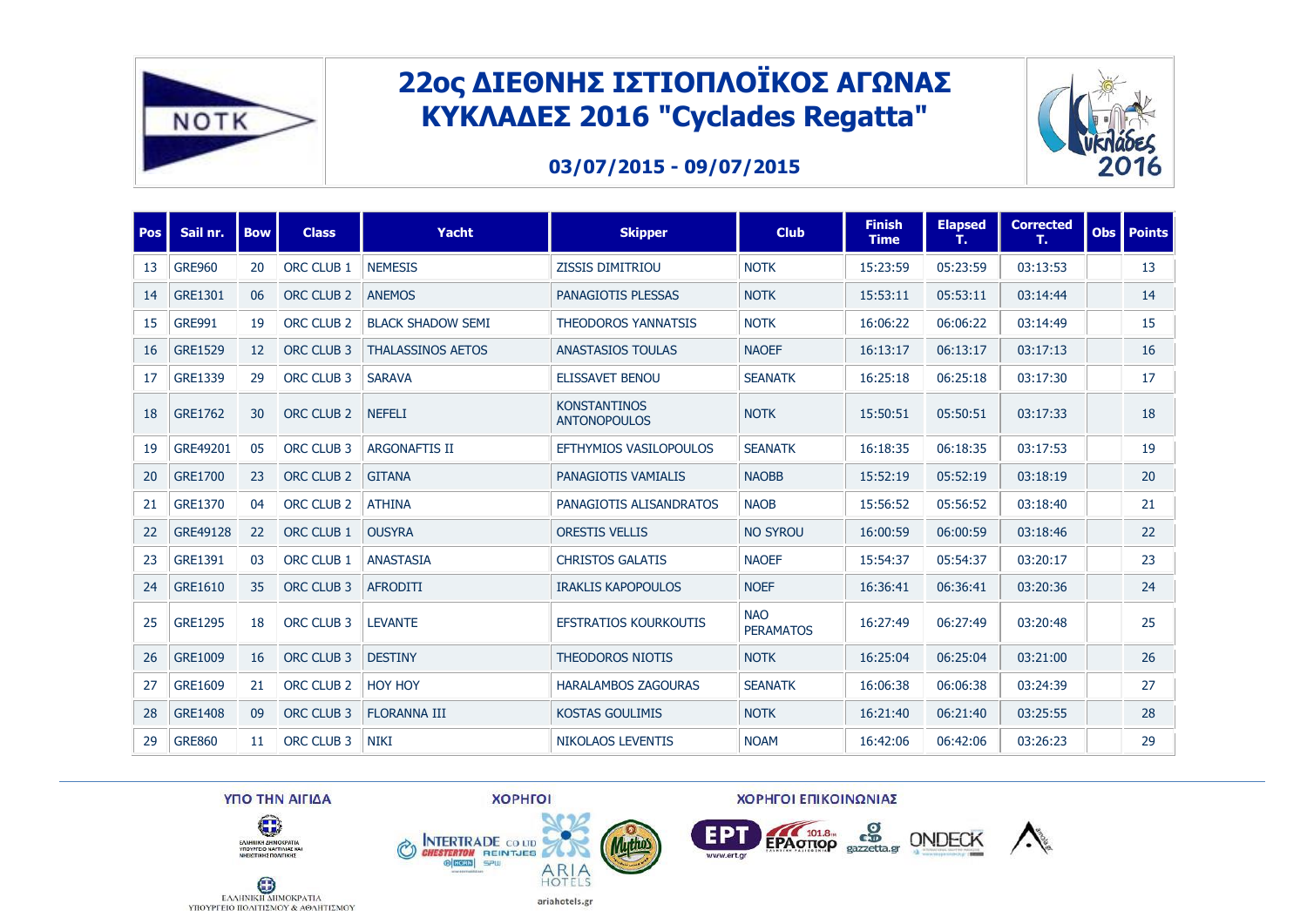

#### **03/07/2015 - 09/07/2015**



| l Pos II | Sail nr. 1 Bow 1 |    | <b>Class</b>          | <b>Yacht</b>    | <b>Skipper</b>             | <b>Club</b>       | <b>Finish</b><br><b>Time</b> | <b>Elapsed</b><br>т. | <b>Corrected</b><br>-<br>. . |            | Obs Points |
|----------|------------------|----|-----------------------|-----------------|----------------------------|-------------------|------------------------------|----------------------|------------------------------|------------|------------|
| 30       | <b>GRE1555</b>   | 13 | ORC CLUB 2            | <b>MYTHOS</b>   | <b>ALKAIOS METAXAS</b>     | IOP-DEI           |                              |                      |                              | DNC        | 34         |
| 30       | <b>GRE476</b>    | 17 | ORC CLUB 1            | <b>VOLTAIRE</b> | <b>CHRISTOPHE VIVIEN</b>   | <b>NOTK</b>       |                              |                      |                              | <b>DNF</b> | 34         |
| 30       | GRE49418         | 14 | ORC CLUB <sub>2</sub> | <b>MARAKI</b>   | <b>MANOUSOS MANOUSAKIS</b> | <b>NOPF</b>       |                              |                      |                              | <b>DNC</b> | 34         |
| 30       | GRE95            | 32 | ORC CLUB <sub>2</sub> | <b>MARPISSA</b> | <b>MARIA PAPANDREOU</b>    | <b>IO AIGAIOU</b> |                              |                      |                              | <b>DNC</b> | 34         |

(c) Cyber Altura Crucero - Version ORC 12.1 **Participal Crucero - Version ORC 12.1** Pate : 12/07/2016 23:35:40

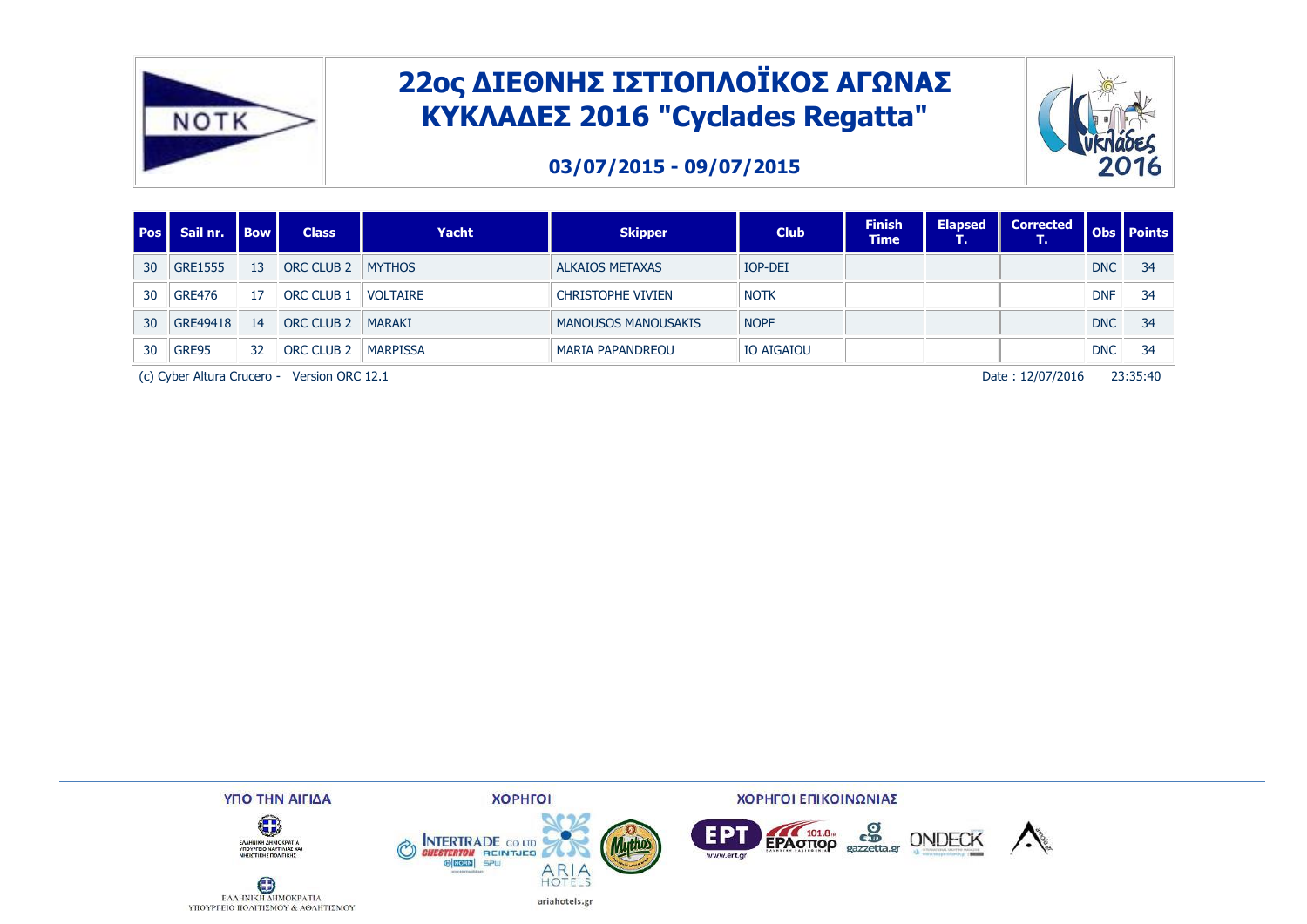

#### **03/07/2015 - 09/07/2015**



|                          | <b>FINAL RACE RESULTS: 01</b> |                             | <b>Category: ORC CLUB</b> |                       |                                  |  |  |  |
|--------------------------|-------------------------------|-----------------------------|---------------------------|-----------------------|----------------------------------|--|--|--|
|                          |                               |                             |                           |                       |                                  |  |  |  |
| <b>Class: ORC CLUB 1</b> | Date: 03/07/2016              | <b>Start Time: 11:00:00</b> | Distance: 68.7            | <b>Coefficient: 1</b> | <b>Offshore Performance Line</b> |  |  |  |
| <b>Class: ORC CLUB 2</b> | Date: 03/07/2016              | <b>Start Time: 11:00:00</b> | Distance: 68.7            | <b>Coefficient: 1</b> | <b>Offshore Performance Line</b> |  |  |  |
| <b>Class: ORC CLUB 3</b> | Date: 03/07/2016              | <b>Start Time: 11:00:00</b> | Distance: 68.7            | <b>Coefficient: 1</b> | <b>Offshore Performance Line</b> |  |  |  |

| <b>Pos</b>     | Sail nr.       | <b>Bow</b> | <b>Class</b> | Yacht                                         | <b>Skipper</b>                             | <b>Club</b>    | <b>Finish</b><br><b>Time</b> | <b>Elapsed</b><br>т. | <b>Corrected</b><br>т. | <b>Obs</b> Points |
|----------------|----------------|------------|--------------|-----------------------------------------------|--------------------------------------------|----------------|------------------------------|----------------------|------------------------|-------------------|
|                | GRE5           | 08         | ORC CLUB 1   | <b>ECHIONAS</b>                               | <b>GIORGOS MITROPOULOS</b>                 | <b>NOPF</b>    | 21:48:48                     | 10:48:48             | 06:41:00               |                   |
| 2              | <b>GRE1353</b> | 31         | ORC CLUB 1   | <b>AFROESSA</b>                               | KONSTANTINOS GRETSOS                       | <b>NAOB</b>    | 22:04:46                     | 11:04:46             | 06:41:13               | $\overline{2}$    |
| 3              | <b>GRE960</b>  | 20         | ORC CLUB 1   | <b>NEMESIS</b>                                | <b>ZISSIS DIMITRIOU</b>                    | <b>NOTK</b>    | 22:23:46                     | 11:23:46             | 06:51:36               | 3                 |
| $\overline{4}$ | <b>GRE2004</b> | 15         | ORC CLUB 1   | <b>TOMAHAWK</b>                               | PANAGIOTIS SKARMEAS                        | <b>NOTK</b>    | 22:21:56                     | 11:21:56             | 07:09:30               | 4                 |
| 5              | GRE49704       | 26         | ORC CLUB 3   | <b>CHAMOGELO - TO</b><br>ΧΑΜΟΓΕΛΟ Του ΠΑΙΔΙΟΥ | <b>GEORGIOS MAKRODIMITRIS</b>              | <b>NAOEF</b>   | 01 00:30:37                  | 13:30:37             | 07:17:10               | 5                 |
| 6              | <b>GRE741</b>  | 25         | ORC CLUB 3   | <b>ALMYRA</b>                                 | ELEFTHERIOS KANTZAVELOS                    | <b>NOEF</b>    | 01 00:31:55                  | 13:31:55             | 07:22:47               | 6                 |
| 7              | <b>GRE486</b>  | 36         | ORC CLUB 2   | <b>ADRASTEIA</b>                              | <b>GEORGIOS PAVLIOGLOU</b>                 | <b>SEANATK</b> | 01 00:36:29                  | 13:36:29             | 07:29:10               | 7                 |
| 8              | <b>GRE1762</b> | 30         | ORC CLUB 2   | <b>NEFELI</b>                                 | <b>KONSTANTINOS</b><br><b>ANTONOPOULOS</b> | <b>NOTK</b>    | 01 00:24:11                  | 13:24:11             | 07:36:07               | 8                 |
| 9              | GRE6142        | 07         | ORC CLUB 3   | <b>BELL' ANGIOLINA</b>                        | <b>SPYROS PLEIADAKIS</b>                   | <b>SEANATK</b> | 01 02:11:30                  | 15:11:30             | 07:36:14               | 9                 |
| 10             | <b>GRE1301</b> | 06         | ORC CLUB 2   | <b>ANEMOS</b>                                 | PANAGIOTIS PLESSAS                         | <b>NOTK</b>    | 01 00:24:54                  | 13:24:54             | 07:37:53               | 10                |

**Muthos** 



**XOPHFOI** 

ΧΟΡΗΓΟΙ ΕΠΙΚΟΙΝΩΝΙΑΣ



 $\bigoplus_{\text{EAAHNIKH AHMOKPATH}}$ 

ΥΠΟΥΡΓΕΙΟ ΠΟΛΙΤΙΣΜΟΥ & ΑΘΛΗΤΙΣΜΟΥ



ariahotels.gr





**ONDECK**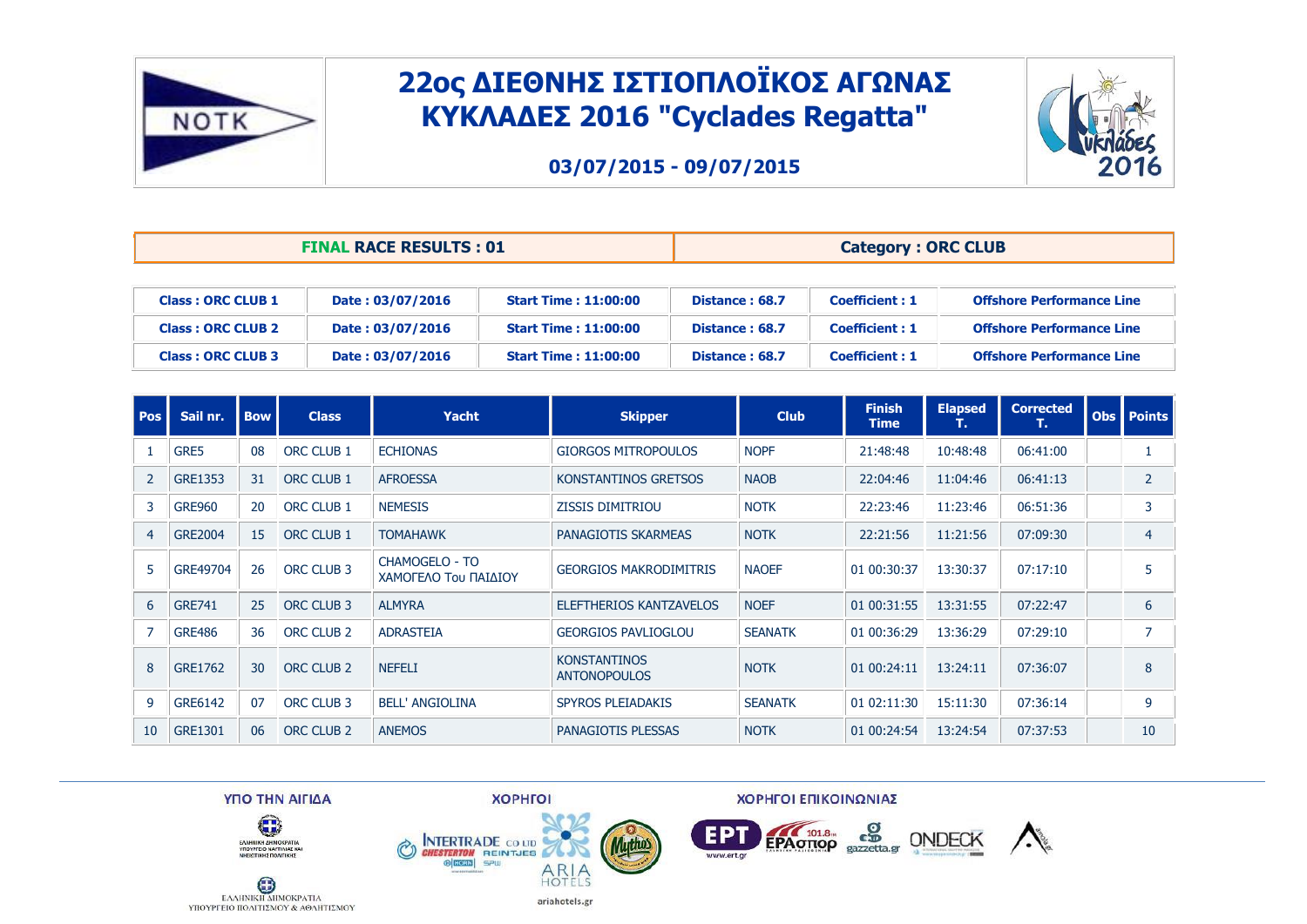

#### **03/07/2015 - 09/07/2015**





G

**INOVPERIO NAYTIAIAT KI** 

**FAAHNIKH AHMOKP** 



ΧΟΡΗΓΟΙ ΕΠΙΚΟΙΝΩΝΙΑΣ

 $\epsilon$ g

gazzetta gr











Œ **EAAHNIKH AHMOKPATIA** ΥΠΟΥΡΓΕΙΟ ΠΟΛΙΤΙΣΜΟΥ & ΑΘΛΗΤΙΣΜΟΥ